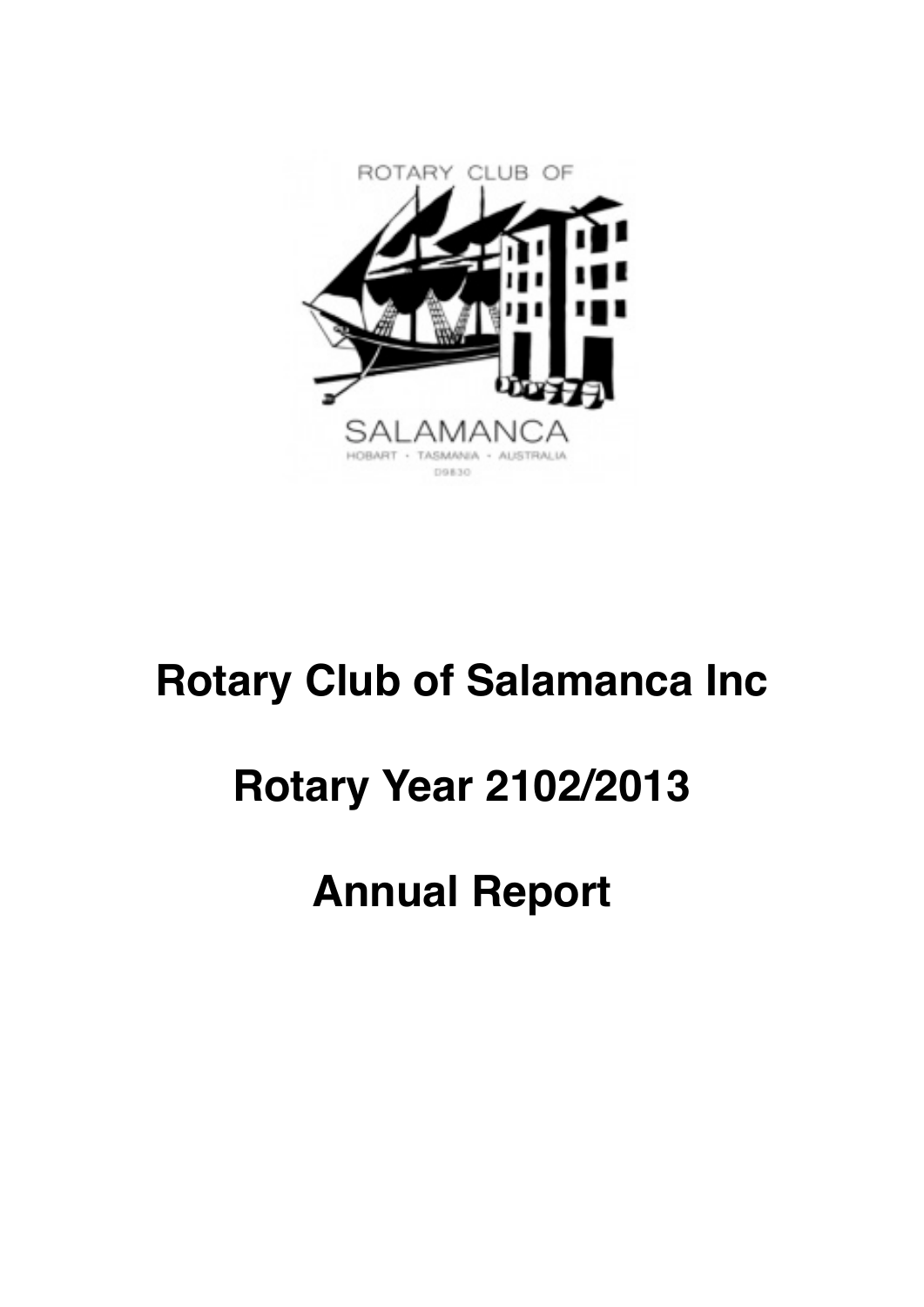| <b>President's Report</b>                                                           | 4                       |
|-------------------------------------------------------------------------------------|-------------------------|
| <b>Financial Report</b>                                                             | 6                       |
| <b>Service Account</b>                                                              | 6                       |
| <b>General Account</b>                                                              | $\overline{\mathbf{r}}$ |
| <b>Projects Report</b>                                                              | 8                       |
| <b>Rotary Youth Driver Awareness</b>                                                | 8                       |
| <b>Hobart College Awards</b>                                                        | 8                       |
| <b>Elizabeth College Awards</b>                                                     | 8                       |
| <b>Rotary Youth Programme of Enrichment</b>                                         | 8                       |
| <b>Youth Exchange (Outbound)</b>                                                    | 8                       |
| <b>Youth Exchange (Inbound)</b>                                                     | 9                       |
| <b>Vocational Awards</b>                                                            | 9                       |
| <b>Vocational Visits</b>                                                            | 9                       |
| <b>Rotary Youth Leadership Awards</b>                                               | 9                       |
| <b>Thumbnails</b>                                                                   | 9                       |
| <b>Loui's Van</b>                                                                   | 9                       |
| <b>Water Striders</b>                                                               | 9                       |
| <b>Group 2 Joint Project</b>                                                        | 10                      |
| <b>Rotary Australia World Community Service(RAWCS): Koroipita</b><br><b>Project</b> | 10                      |
| <b>RAWCS: Nepal 'Gift of Sight' Eye Clinic</b>                                      | 10                      |
| <b>Rotary Friendship Exchanges</b>                                                  | 10                      |
| <b>The Rotary Foundation</b>                                                        | 11                      |
| <b>Future Vision</b>                                                                | 11                      |
| <b>Group Study Exchange Program</b>                                                 | 11                      |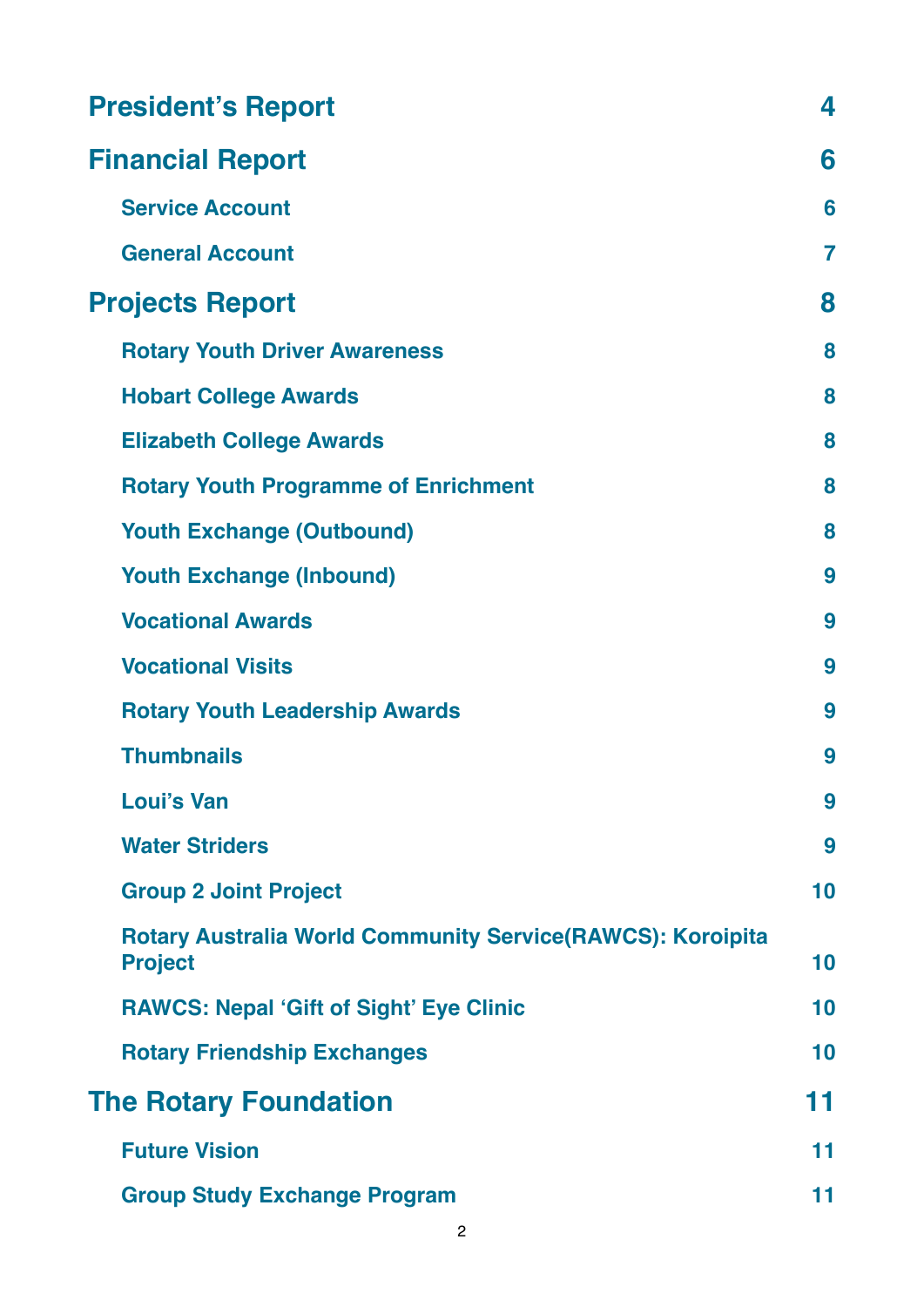| <b>GSE (South) Alumni</b>                                                   | 11 |
|-----------------------------------------------------------------------------|----|
| <b>District Simplified Grant</b>                                            | 11 |
| <b>Annual Giving</b>                                                        | 12 |
| <b>Paul Harris Fellows</b>                                                  | 12 |
| <b>Peace Scholarship</b>                                                    | 12 |
| <b>From "Club Visioning "Plan</b>                                           | 12 |
| <b>Fun/Fellowship and Membership</b>                                        | 13 |
| <b>Guess who is coming to Dinner (GWCTD)</b>                                | 13 |
| <b>Going Wild 2012-2013</b>                                                 | 13 |
| <b>20th Birthday Celebration</b>                                            | 13 |
| <b>Melbourne Cup Breakfast</b>                                              | 13 |
| <b>Debate with Moonah Rotary</b>                                            | 14 |
| <b>Coffee after Rotary</b>                                                  | 14 |
| <b>Christmas Dinner</b>                                                     | 14 |
| <b>Friday Night Drinks</b>                                                  | 14 |
| <b>Champagne in the Gardens</b>                                             | 14 |
| <b>Membership, Recruitment, Assessment and Education &amp; Retention 14</b> |    |
| <b>Family of Rotary</b>                                                     | 14 |
| <b>Administration</b>                                                       | 16 |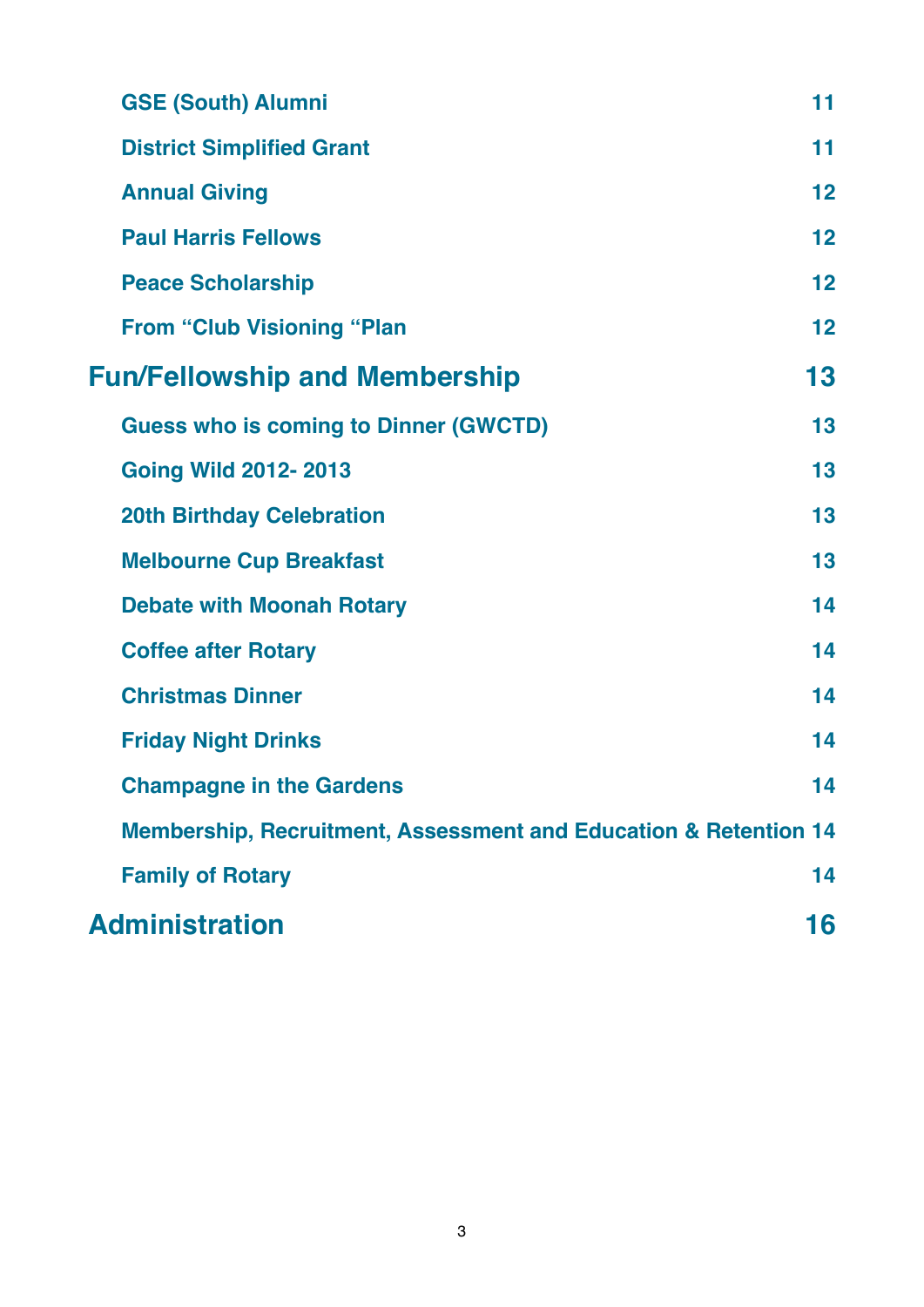# <span id="page-3-0"></span>**President's Report**

I cannot believe where the last 12 months have gone. I would like to start my report by thanking you all as it has certainly been a great year.

We commenced the year working with the new structure and with the guidance of Andrew, Irene, John and Michelle, it has worked extremely well. As it has proved to work well for everyone it has been decided by members that we continue working under the new structure.

Our club's major emphasis has, for the rotary year, been a "hands on approach" in supporting local and overseas projects. This year we have continued along that path with all members participating with the projects that the club has been involved with.

For me, the highlights of the year are –

The  $20<sup>th</sup>$  birthday anniversary of the Club – what a wonderful occasion it was celebrating 20 years as a rotary club. Past and present members, and interstate Rotarians enjoyed an evening of fun and fellowship, commencing at Government House with a cocktail party, and then following on to the Boathouse Restaurant. We were privileged to have District Governor James Wilcox in attendance who also assisted in awarding 3 PHF during the evening. We now look forward to another 20 years of Rotary service.

Membership – During the year we inducted 7 new members and I must say all of those new members have demonstrated to be worthy of their membership. To ensure the future success of Salamanca Rotary we need to continually attract quality men and women from our community, and it is up to each member to constantly keep looking out for suitable candidates.

Guest Speaker Program – Congratulations to Tony on choosing such a high calibre of Guest Speakers during the year. All of them had a story to tell.

Club Bulletin – Thank you Jane for providing the Club with an excellent publication each week. The bulletin is a great source of information and medium of communication. Jane has agreed to take on this task for another year.

Family of Rotary – During the year the Club experienced a lot of sadness in one way or another, and the support from members has been just wonderful. Di has done an outstanding job in her role as Chairperson, and with her caring ways she demonstrated her responsibilities in a most professional and sensitive manner. The passing of our Charter member, PHF and Past President Barry was of great sadness, as he was very well respected among us all.

Rotary Youth Driver Awarness (RYDA) – Club members wholly supported this program, With the assistance of Chris and Karen, RYDA was a most successful project for southern clubs, and members enjoyed their day out with pupils from local schools. Unfortunately it is not known at this stage whether or not RYDA will continue in the new rotary year.

Rotary Program of Enrichment (RYPEN) - A two day camp was held in April at the Lea with 20 Grade 9 and 10 students attending. The students experienced a two day programme of presentations and activities. The aim is for the student to become motivated and improve their life skills and self confidence. My sincere appreciation to Mike Woods, Sue Scottt and Gill Whitehouse and everyone else who was involved in making the weekend a most successful one.

Fiji Rotahomes Project – With the continued support from Tom and Andrew, it is the Club's intention to visit Fiji again in July. With a most competent team attending, they continue to do great work there. With great sponsorship received, new tools and equipment have been provided for.

Guess Whose Coming to Dinner (GWCTD) – this is a wonderful concept which the club does extremely well. Many lovely meals have been provided for by club members hosting dinners,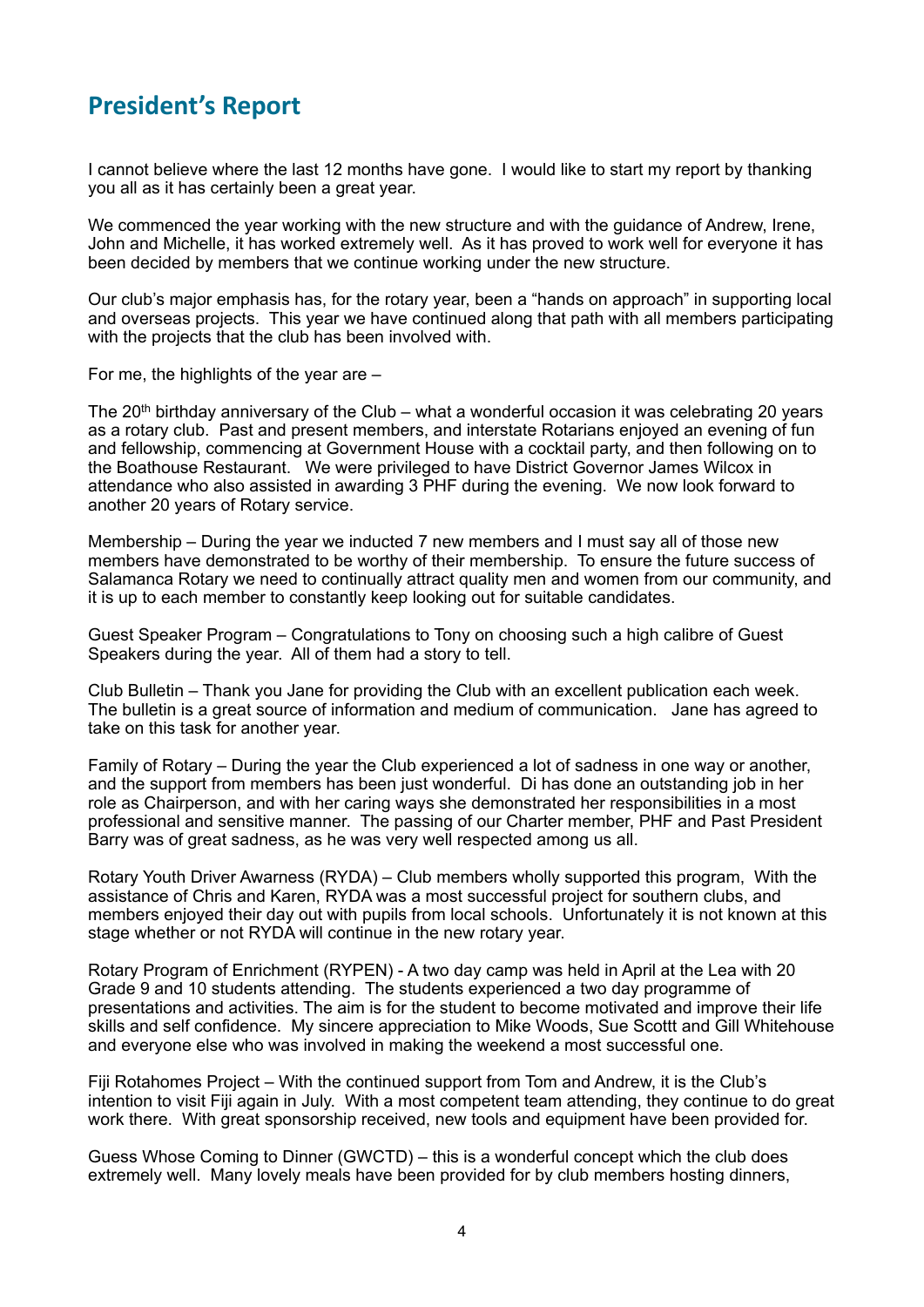lunches, etc at their own home. It is a lovely way to relax and enjoy a beautifully cooked meal in the comforts of a members home.

Paul Harris Fellow (PHF) – It was with great pleasure for me to present three PHF, namely Jane Keble-Williams, with Mike Woods and Rosanne Burton-Smith being awarded a PHFS. These fellowships embody what rotary is all about. It also reflects the esteem we hold for those who put service above self. Our sincere congratulations to Jane, Mike and Rosanne.

Group Study Exchange (GSE) – We were fortunate to have Andrew as Team Leader to represent our Club and District in Italy, and he and his team were worthy representatives. With the team only returning last week after 5 week away, I am sure they will give lots of presentations to at different clubs. My sincere congratulations to Andrew on his selection as Team Leader to lead this fine group of people.

Rotary Exchange Student – Raini from Brazil, We have had the pleasure of having Raini joining our club for the last 12 months. We wish Raini all the very best as he prepares to go back home after a most enjoyable stay here with us. My sincere thank you to the McGushin family for hosting Raini.

As you can see, the Club is involved in so many activities in which we have all shared in one way or another.

Thank you Salamanca Rotary Club for the opportunity to be your Club President. I have had a most wonderful year, and I would like to take this opportunity in thanking you all for all your support and kindness, especially the project leaders. I would also like to thank the Secretary of Salamanca Rotary Club, Anne Palmer, for her dedication and commitment throughout the year. Anne, I couldn't have been an effective or relaxed President without your help and support.

On a personal note, I would like thank Matthew for his patience, and for all his help he has given me.

In closing in handing over the Presidency role to Irene I would sincerely like to wish her and her Board the very best and in doing so, I urge all members to support her as she takes on the responsibility once again. It is essential for all members to keep active and to keep up the good work in participating and supporting the Club if it is to continue to be a successful club in the future.

Wilmar Bouman President 2012-2013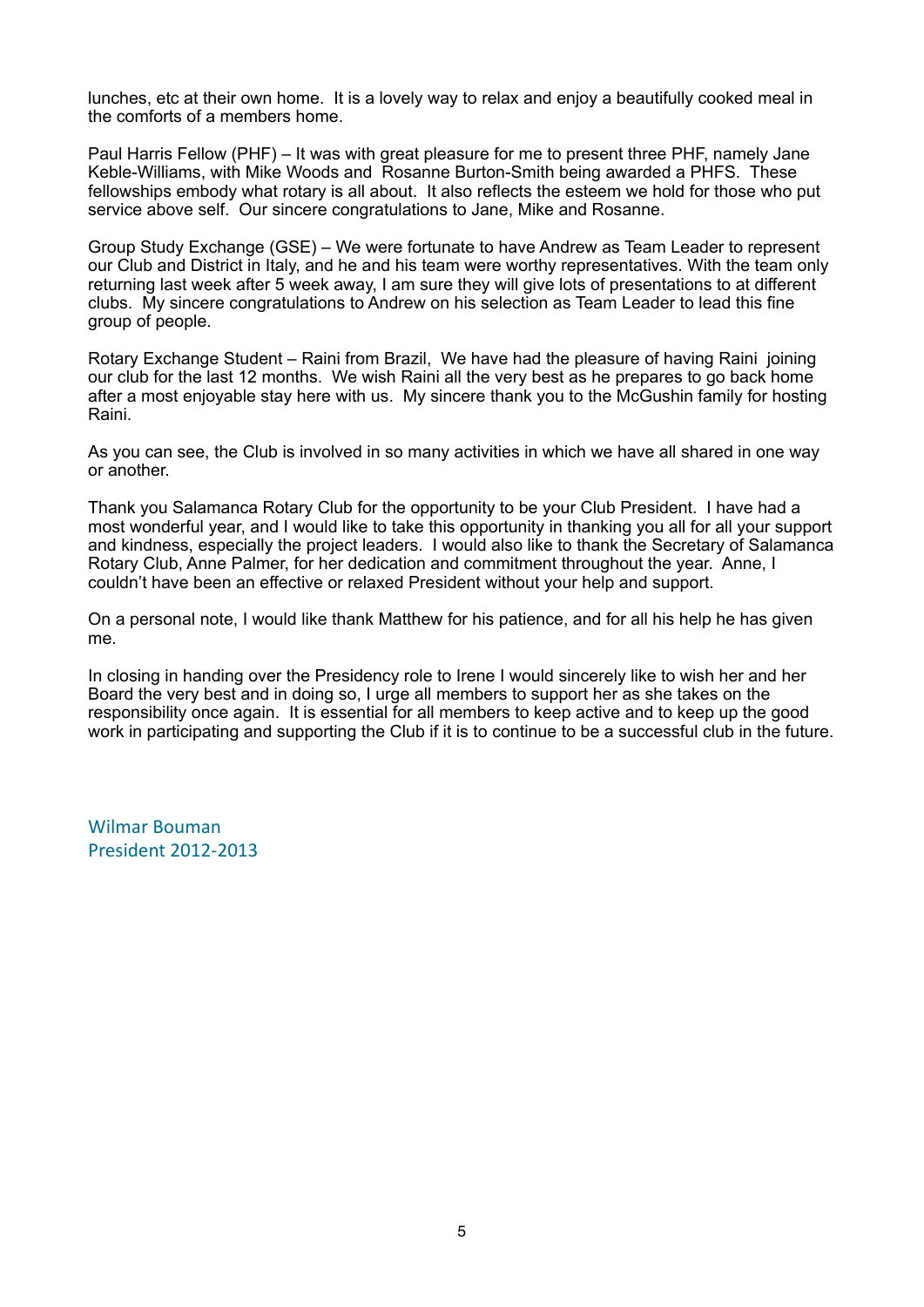# <span id="page-5-0"></span>**Financial Report**

The financial accounts of the club are divided between the "General account" and the "Service account". All funds raised from the public are deposited to the "Service account", and most funds raised from club members are deposited to the "General account".

#### <span id="page-5-1"></span>**Service Account**

The amount brought forward from the 20011/12 period was \$7588.24. The table below shows the income and expenditure for each program as of 25th June, 2013.

| <b>Rotary Club of Salamanca</b><br>Income/Expenditure - Summary<br><b>Service Account</b><br>2012/2013<br><b>SALAMANCA</b> |                 |             |                         |              |                          |              |  |  |
|----------------------------------------------------------------------------------------------------------------------------|-----------------|-------------|-------------------------|--------------|--------------------------|--------------|--|--|
|                                                                                                                            |                 | YTD         | <b>YTD</b>              |              |                          |              |  |  |
| Item description                                                                                                           | Code            | Income      | Expenditure             |              | Profit/Loss Carried Fwd. | Balance      |  |  |
| <b>Fundraising Activities</b>                                                                                              |                 |             |                         |              |                          |              |  |  |
| <b>Five Cent Collections</b>                                                                                               | FC              | \$2,063.65  | \$0.00                  | \$2,063.65   | \$3,706.05               | \$5,769.70   |  |  |
| Flower Show 1                                                                                                              | FS1             | \$1,284.00  | \$285.96                | \$998.04     |                          | \$998.04     |  |  |
| Flower Show 2                                                                                                              | FS <sub>2</sub> | \$2,107.65  | \$545.84                | \$1,561.81   |                          | \$1,561.81   |  |  |
| Flower Show 3                                                                                                              | FS3             | \$1,576.95  | \$564.24                | \$1,012.71   |                          | \$1,012.71   |  |  |
| Plant Hunter's Fair                                                                                                        | FS4             | \$1,049.10  | \$525.48                | \$523.62     |                          | \$523.62     |  |  |
| Flower Show 5                                                                                                              | FS <sub>5</sub> | \$1,214.00  | \$254.48                | \$959.52     |                          | \$959.52     |  |  |
| Flower Show 6                                                                                                              | FS6             | \$2,034.35  | \$485.55                | \$1,548.80   |                          | \$1,548.80   |  |  |
| Parcel wrapping                                                                                                            | Parcels         | \$572.50    | \$0.00                  | \$572.50     |                          | \$572.50     |  |  |
| Reserve Forces Day Council BBQ                                                                                             | <b>RFDBBQ</b>   | \$342.30    | \$422.78                | $-$80.48$    | \$500.00                 | \$419.52     |  |  |
| Sandy Bay Regatta                                                                                                          | Regatta         | \$1,359.40  | \$135.00                | \$1,224.40   |                          | \$1,224.40   |  |  |
| <b>Bank Interest</b>                                                                                                       | Int             | \$0.58      | \$0.00                  | \$0.58       |                          | \$0.58       |  |  |
| Donations                                                                                                                  | Don             | \$427.35    | \$0.00                  | \$427.35     |                          | \$427.35     |  |  |
| Show Car Park                                                                                                              | SCP             | \$245.00    | \$0.00                  | \$245.00     |                          | \$245.00     |  |  |
|                                                                                                                            |                 |             |                         |              |                          |              |  |  |
| <b>Service Projects</b>                                                                                                    |                 |             |                         |              |                          |              |  |  |
| Group Study Exchange                                                                                                       | GSE             | \$350.00    | \$1,889.31              | $-51.539.31$ |                          | $-$1,539.31$ |  |  |
| Model United Nations                                                                                                       | MUNA            | \$0.00      | \$0.00                  | \$0.00       |                          | \$0.00       |  |  |
| National Youth Science Forum                                                                                               | <b>NYSF</b>     | \$0.00      | \$0.00                  | \$0.00       |                          | \$0.00       |  |  |
| Nepal Eye Clinic                                                                                                           | <b>NEC</b>      | \$462.00    | \$1,462.00              | $-$1,000.00$ |                          | $-$1,000.00$ |  |  |
| Rotahomes Project                                                                                                          | Rotah           | \$2 928.00  | \$749.80                | \$2,178.20   |                          | \$2,178.20   |  |  |
| School Awards                                                                                                              | SCHA            | \$0.00      | \$400.00                | $-$400.00$   |                          | $-$400.00$   |  |  |
| Youth Exchange Program                                                                                                     | YEP             | \$0.00      | \$1,440.00              | $-51,440.00$ |                          | $-$1,440.00$ |  |  |
| Youth Leadership                                                                                                           | <b>RYLA</b>     | \$0.00      | \$750.00                | $-5750.00$   |                          | $-5750.00$   |  |  |
| Freedom Wheels                                                                                                             | <b>FW</b>       | \$0.00      | \$1,000.00              | $-$1,000.00$ |                          | $-$1,000.00$ |  |  |
| Fiji School Project                                                                                                        | <b>FSP</b>      | \$0.00      | \$50.00                 | $-550.00$    |                          | $-550.00$    |  |  |
| Rotary Foundation                                                                                                          | RF              | \$0.00'     | \$1,750.00              | $-$1,750.00$ |                          | $-$1,750.00$ |  |  |
| Downs Syndrome Tasmania                                                                                                    | DST             | \$0.00'     | \$180.00                | $-$180.00$   |                          | $-$180.00$   |  |  |
| <b>RYPEN</b>                                                                                                               | <b>RYPEN</b>    | \$2,700.00  | \$2,900.00              | $-$200.00$   |                          | $-$200.00$   |  |  |
|                                                                                                                            |                 |             |                         |              |                          |              |  |  |
| <b>RAWCS Stickers</b>                                                                                                      | <b>RAWCS</b>    | \$69.00     | \$69.00                 | \$0.00       |                          | \$0.00       |  |  |
| 1000 Cranes for Peace                                                                                                      | Cranes          | \$190.00    | \$190.00                | \$0.00       |                          | \$0.00       |  |  |
| Tasmanian Bush Fires                                                                                                       | TBF             | \$17,368.25 | \$17,368.25             | \$0.00       |                          | \$0.00       |  |  |
| Fiji Tools Project                                                                                                         | FTP             | \$200.00    | \$200.00                | \$0.00       |                          | \$0.00       |  |  |
|                                                                                                                            |                 |             | \$0.00                  |              |                          |              |  |  |
| Administration                                                                                                             | Admin           | \$10.00     | \$139.00                | $-$129.00$   |                          | $-$129.00$   |  |  |
| <b>Program Totals</b>                                                                                                      |                 |             | \$38,554.08 \$33,756.69 | \$4,797.39   |                          |              |  |  |
| <b>Cashbook Totals</b>                                                                                                     |                 | 538,554.08  | \$33,756.69             | \$4,797.39   |                          |              |  |  |
| Difference                                                                                                                 |                 | \$0.00      | \$0.00                  | \$0.00       |                          |              |  |  |
| Profit/Loss                                                                                                                |                 | \$4,797.39  |                         |              |                          |              |  |  |
| <b>Cashbook Balance</b>                                                                                                    |                 | \$12,385.63 |                         |              |                          |              |  |  |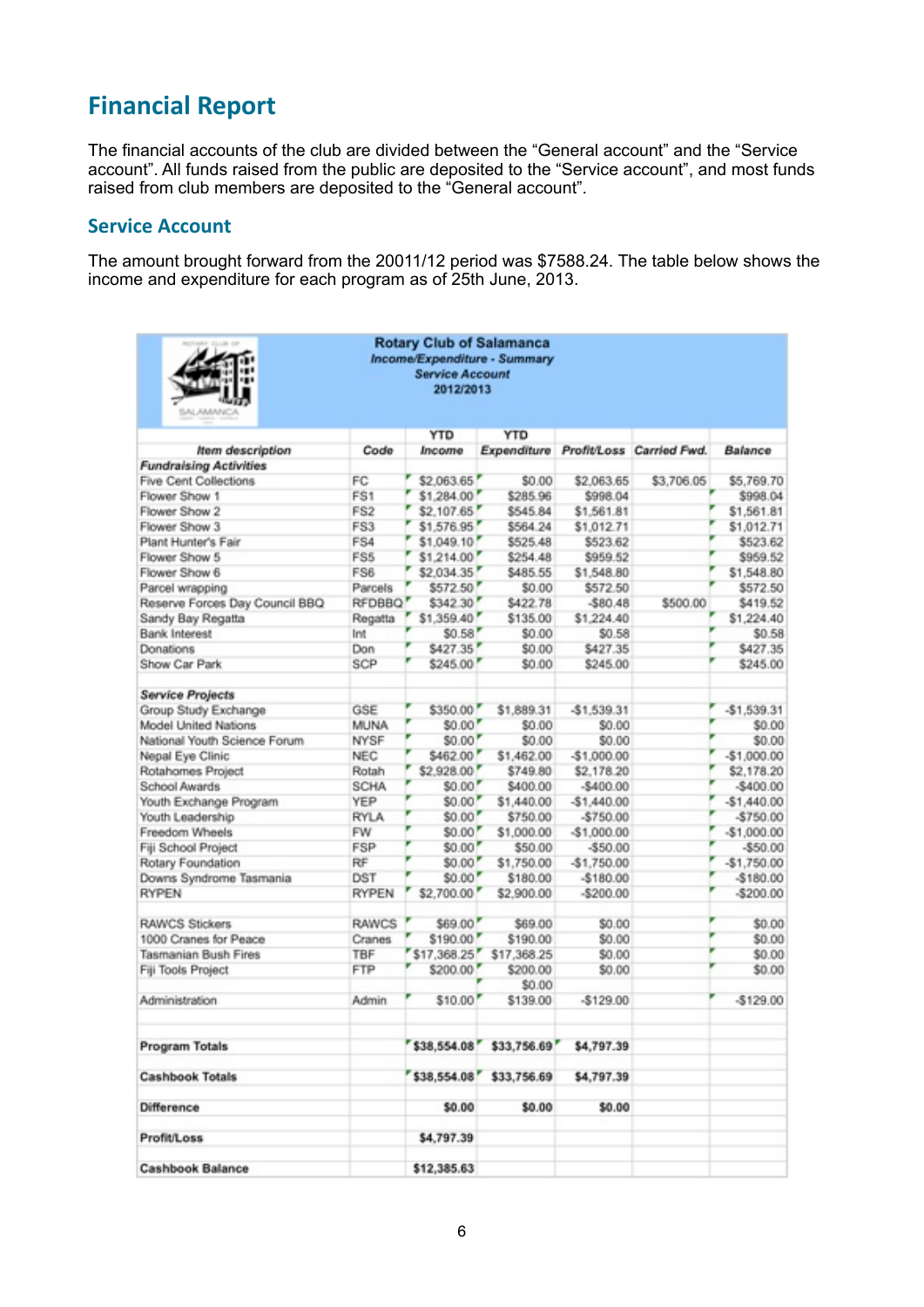# <span id="page-6-0"></span>**General Account**

The amount brought forward from 2011/2012 was \$223.97. The table below shows the income and expenditure for each program as of 25th June, 2013.

| <b>Rotary Club of Salamanca</b><br>Income/Expenditure - Summary<br><b>General Account</b><br>2012/2013<br>LAL AMANCA |              |  |                                 |                                      |                                    |  |  |  |
|----------------------------------------------------------------------------------------------------------------------|--------------|--|---------------------------------|--------------------------------------|------------------------------------|--|--|--|
|                                                                                                                      |              |  |                                 |                                      |                                    |  |  |  |
| <b>Item description</b><br>20th Anniversary                                                                          | Code<br>20A  |  | <b>Income YTD</b><br>\$4,940.00 | <b>Expenditure YTD</b><br>\$4,639.00 | <b>Profit/Loss YTD</b><br>\$301.00 |  |  |  |
| Administration                                                                                                       | Admin        |  | \$0.00                          | \$716.30                             | $-$716.30$                         |  |  |  |
| Archives                                                                                                             | arc          |  | \$0.00                          | \$49.93                              | $-$49.93$                          |  |  |  |
| <b>Bank Interest</b>                                                                                                 | Int          |  | \$0.20                          | \$0.00                               | \$0.20                             |  |  |  |
| Cheque Books                                                                                                         | ChqB         |  | \$10.00                         | \$10.00                              | \$0.00                             |  |  |  |
| <b>District Dues</b>                                                                                                 | Ddues        |  | \$0.00                          | \$2,387.00                           | $-$2,387.00$                       |  |  |  |
| <b>District Insurance</b>                                                                                            | Ins          |  | \$0.00                          | \$842.01                             | $-$842.01$                         |  |  |  |
| Donations                                                                                                            | Don          |  | \$85.00                         | \$0.00                               | \$85.00                            |  |  |  |
| Equipment Purchase/service                                                                                           | equip        |  | \$0.00                          | \$410.50                             | $-$410.50$                         |  |  |  |
| Family of Rotary                                                                                                     | <b>FOR</b>   |  | \$0.00                          | \$62.00                              | $-$ \$62.00                        |  |  |  |
| Fines                                                                                                                | Fines        |  | \$1,077.60                      | \$0.00                               | \$1,077.60                         |  |  |  |
| <b>GSE</b> alumni function                                                                                           | GSE          |  | \$214.36                        | \$214.36                             | \$0.00                             |  |  |  |
| Guess Who's Coming to Dinner                                                                                         | <b>GWCTD</b> |  | \$920.00                        | \$95.00                              | \$825.00                           |  |  |  |
| <b>Heads and Tails</b>                                                                                               | H&T          |  | \$2,295.65                      | \$0.00                               | \$2,295.65                         |  |  |  |
| Meals                                                                                                                | Meals        |  | \$25,520.00                     | \$26,860.00                          | $-$1,340.00$                       |  |  |  |
| <b>Member Services</b>                                                                                               | mem          |  | \$0.00                          | \$392.08                             | $-$ \$392.08                       |  |  |  |
| Member subs                                                                                                          | Subs         |  | \$7,643.30                      | \$0.00                               | \$7,643.30                         |  |  |  |
| <b>Police Checks</b>                                                                                                 | PC           |  | \$0.00                          | \$95.00                              | $-$95.00$                          |  |  |  |
| R I Dues                                                                                                             | Ridues       |  | \$0.00                          | \$2,173.45                           | $-$2,173.45$                       |  |  |  |
| Rotary Down Under Magazine                                                                                           | <b>RDU</b>   |  | \$0.00                          | \$1,546.40                           | $-$1,546.40$                       |  |  |  |
| Uniforms                                                                                                             | Uni          |  | \$268.30                        | \$503.20                             | -\$234.90                          |  |  |  |
| Website Development                                                                                                  | WSD          |  | \$0.00                          | \$580.80                             | $-$ \$580.80                       |  |  |  |
| <b>RAWCS</b>                                                                                                         | <b>RAWCS</b> |  | \$50.00                         | \$50.00                              | \$0.00                             |  |  |  |
| <b>Five Cents</b>                                                                                                    | FC*          |  | \$174.05                        | \$174.05                             | \$0.00                             |  |  |  |
| Tasmanian Bush Fires                                                                                                 | <b>TBF</b>   |  | \$100.00                        | \$100.00                             | \$0.00                             |  |  |  |
| <b>Code Totals</b>                                                                                                   |              |  | \$43,298.46                     | \$41,901.08                          | \$1,397.38                         |  |  |  |
| <b>Cash book totals</b>                                                                                              |              |  | \$43,298.46                     | \$41,901.08                          | \$1,397.38                         |  |  |  |
| <b>Difference</b>                                                                                                    |              |  | \$0.00                          | \$0.00                               | \$0.00                             |  |  |  |
| <b>Profit/Loss</b>                                                                                                   |              |  | \$1,397.38                      |                                      |                                    |  |  |  |
| <b>Cashbook Balance</b>                                                                                              |              |  | \$3,621.35                      |                                      |                                    |  |  |  |

Tom Goninon **Treasurer**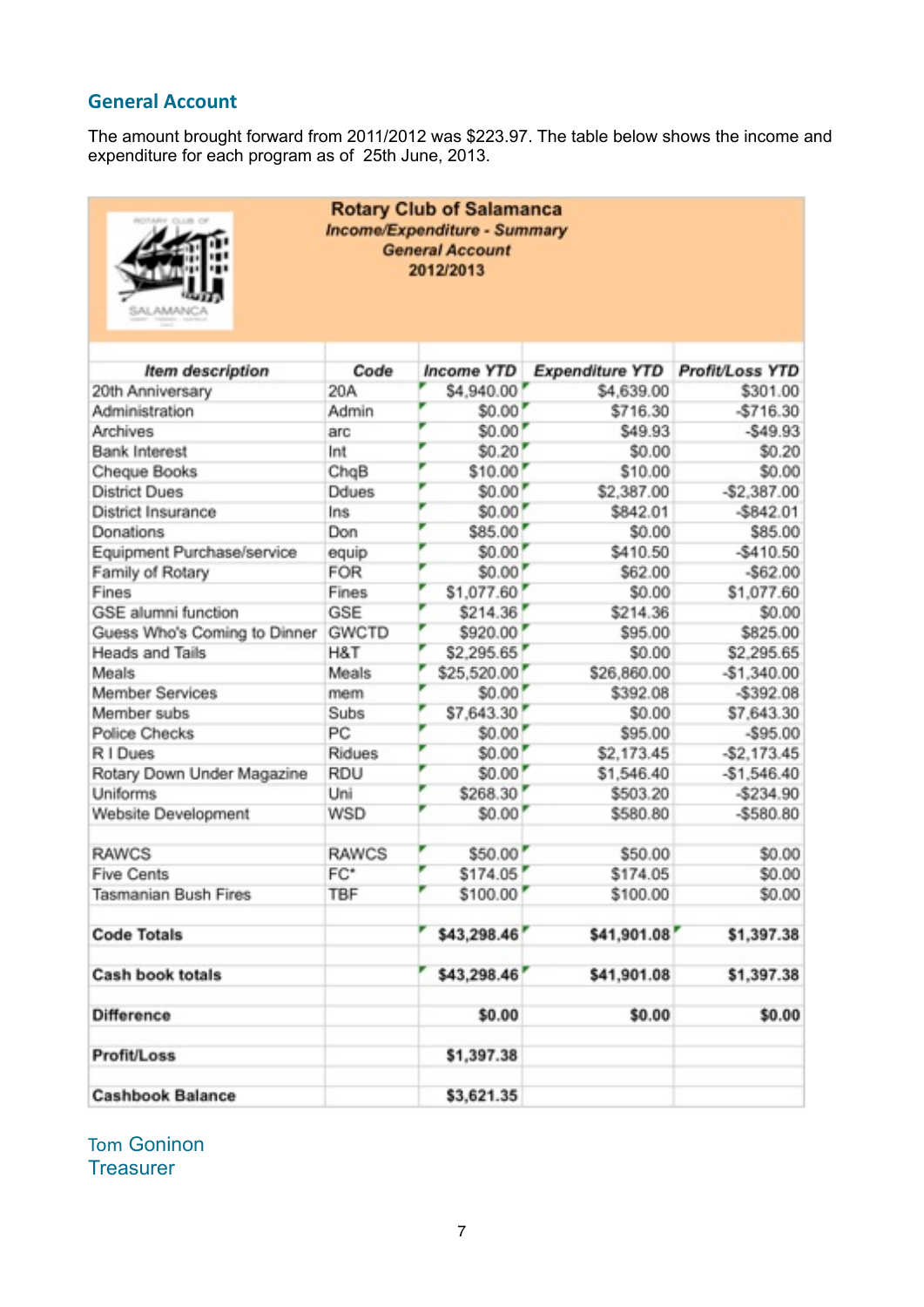# <span id="page-7-0"></span>**Projects Report**

In 2012-13 the Club introduced a new organisational structure which saw the creation of a Projects Portfolio which incorporated the previous four avenues of service: Youth, Vocational, International, and Community. The concept of Project Leaders was introduced where members would take on a coordinating and/or supporting roles and a reporting role to the Board through the Director, Projects. This structure being in its infancy is being modified and adapted to meet the Club's emerging needs and I would like to thank members of the team who have led and supported these programs.

The below report provides a snapshot of the many activities the Club has been involved in across the Projects portfolio in the 2012-13 Rotary year.

## *Youth Programs*

#### <span id="page-7-1"></span>**Rotary Youth Driver Awareness**

2013 saw another successful RYDA program. Approximately 2700 students attended, representing almost all grade tens in the south of the state. A new committee of 4 Rotarians worked for the Road Safety Education unit to manage the program with great success. Salamanca Rotary Club had a huge number of volunteers participating in the program both as organisers and volunteers. Members were recognised for their efforts at a recent Club meeting where Rotarian Marion Cooper presented certificates. At this stage, there is uncertainty around the future involvement of Rotarians for the program in 2014.

#### <span id="page-7-2"></span>**Hobart College Awards**

This year our congratulations go to Caitlin Fargher and Michael Manthey on receiving Rotary Club of Salamanca Scholarships at the Hobart College Awards Evening for 2012 Achievers. They were recognized for their outstanding achievements, both receiving a perfect score: Caitlin in Art Production 3 Mixed Media; and Michael in Chemistry 3, Mathematics Specialized 3 and Economics 3. Each student was very appreciative of our club's sponsorship.

#### <span id="page-7-3"></span>**Elizabeth College Awards**

At the Elizabeth College prize night the Rotary Club of Salamanca Prizes were awarded for Academic Achievement and Citizenship, and for Academic Achievement and Service to the Community this year's recipients were William Maher and Katelyn Davey respectively, both very worthy and exceptional students. William also received the Dux of the College award.

#### <span id="page-7-4"></span>**Rotary Youth Programme of Enrichment**

Salamanca had representation and leadership on the Multi-Club RYPEN South Committee for the Rotary Youth Program of Enrichment for the District. The theme for this Rotary, RYPEN was 'fitting *into a team'*. It was a highly successful weekend for students from across a number of southern Tasmanian secondary schools. From the feedback provided by the students through their post-RYPEN Evaluation Forms, they indicated that all elements of the Camp were valuable and very well received.

#### <span id="page-7-5"></span>**Youth Exchange (Outbound)**

The Club supported outbound exchange student Genevieve van den Bosch who departed this year for Germany. She is enjoying her experience and learning about living and schooling overseas.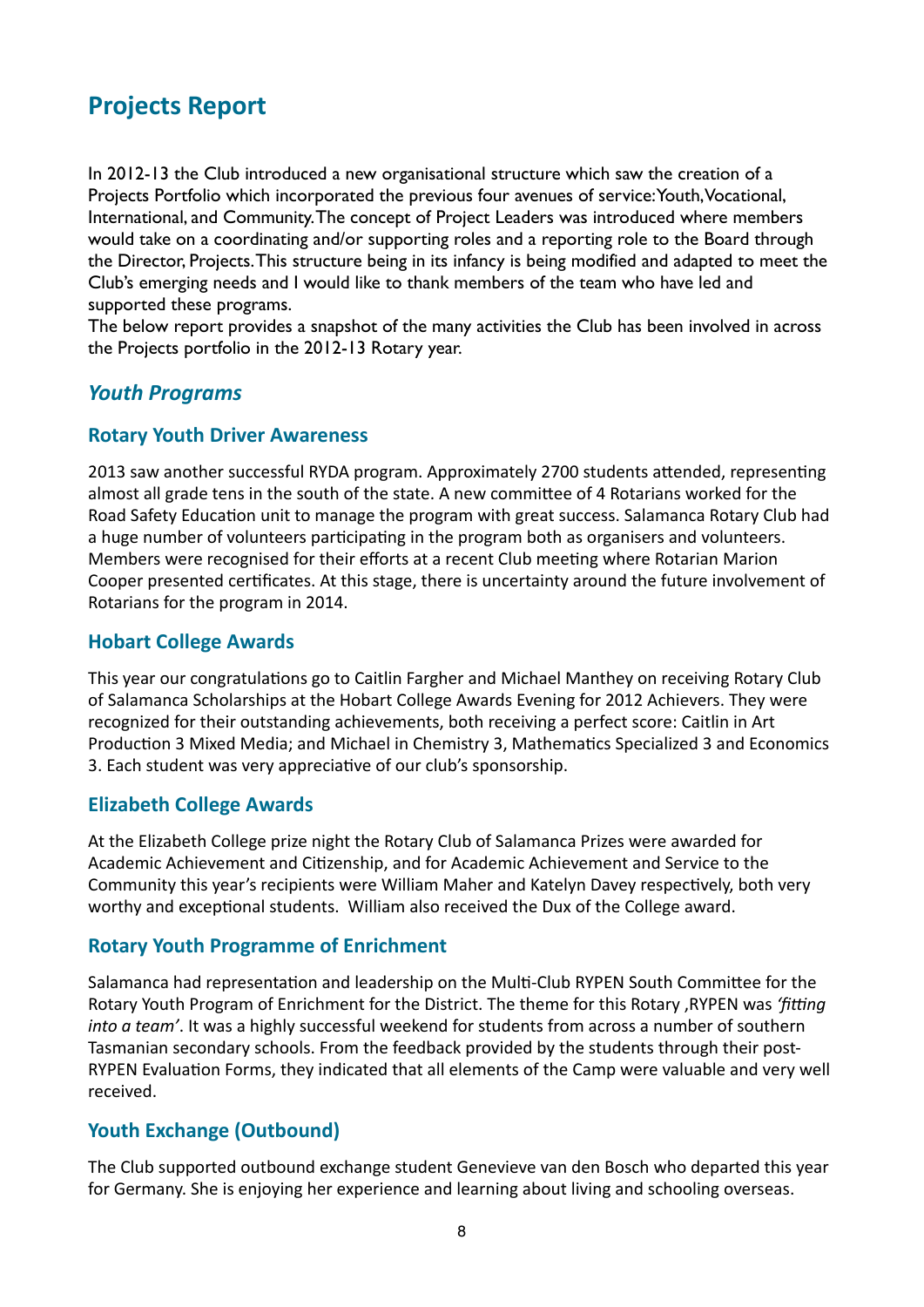# <span id="page-8-0"></span>**Youth Exchange (Inbound)**

Our Club jointly sponsored with Sandy Bay Rotary Club, the inbound student Raini Tarantino from Brazil. Raini has fitted well into our Rotary community and has enjoyed his experience. Raini returns to Brazil in August.

## **Vocational Projects**

#### <span id="page-8-1"></span>**Vocational Awards**

The Club's focus this year for the Awards was recognising the diversity of vocations in our community and where applicants showed an outstanding contribution through their work and demonstrated strong community spirit. The Club presented three Vocational Awards: Helen Connor-Kendray and Pauline Dominy for their tireless work with Parkinson's Tasmania; Tammy Nichols for her entrepreneurial business acumen and fundraising efforts through her business, Blue Illusion; and Debra Potter who works with disadvantaged young people in our community with great success. All worthy recipients of our Club's Vocational Awards.

#### <span id="page-8-2"></span>**Vocational Visits**

Our Club has had a very busy year celebrating its  $20<sup>th</sup>$  Birthday, so we limited the number of Vocational visits. David W organised a very successful and entertaining visit to the Magistrate's Court, Hobart where members were treated to the wisdom and humour of Magistrate, Chris Webster (Rotary Club of North Hobart and one of the Salamanca RC founders).

#### <span id="page-8-3"></span>**Rotary Youth Leadership Awards**

The Club sponsored an applicant, Didier Mwaka through the Migrant Resource Centre to attend the Rotary Youth Leadership Awards week at Camp Clayton, Devonport. Didier was able to share with the group the traumas of leaving a war-torn country and how he is building a new life here in Tasmania. He thoroughly enjoyed his experience and made many new friends.

#### <span id="page-8-4"></span>**Thumbnails**

New Club members have provided the Club with a thumbnail sketch of their vocation and why they joined our club. It has been very entertaining and stimulating giving each of our members an insight into their lives and what motivated them to be a volunteer and an enthusiastic Club member.

#### *Community Projects*

#### <span id="page-8-5"></span>**Loui's Van**

Loui's Van is continuing with Salamanca Rotary members support. Special thanks to Gill W for coordinating our Club's team over many years and finishing this role from July. As well as the team effort we also had one of our new members Ainstie W running 'Dining with Friends' as part of the Loui's Van, Bridgewater for many years. A sterling effort by everyone involved.

#### <span id="page-8-6"></span>**Water Striders**

Water Striders, a hydro-therapy program to assist the well-being of AA Lord Home residents has continued for many years with the same Club team. This program is run weekly at the Sandown Residential Pool.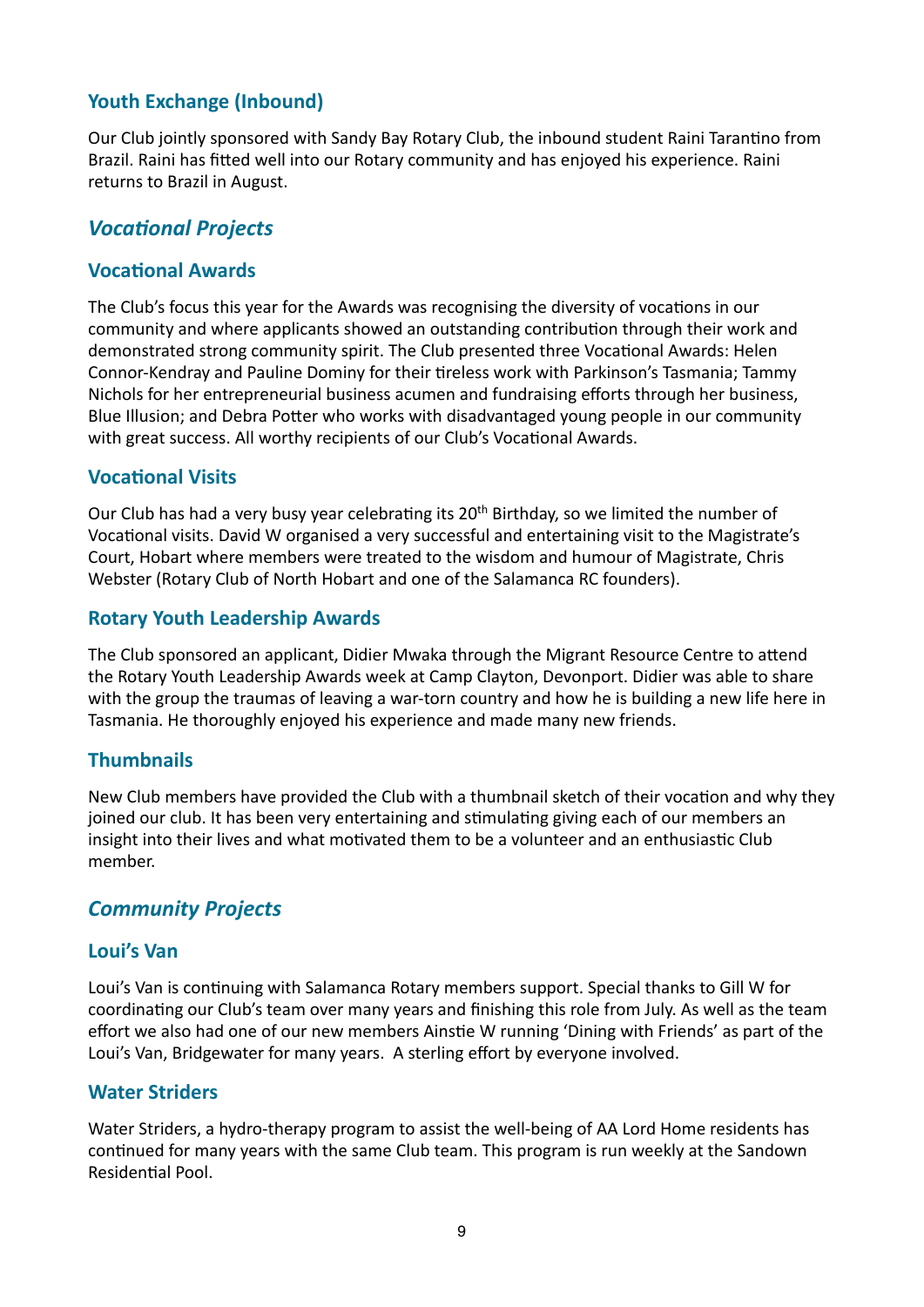# <span id="page-9-0"></span>**Group 2 Joint Project**

Salamanca Rotary Club joined its Group 2 Clubs to support the program, Freedom Wheels which enables young people with disabilities to enjoy bike riding with family and friends. Our club donated \$1000 to the pool of Group 2 funds to purchase and modify the bikes. Paul Duncombe from Freedom Wheels spoke to our club about the project including demonstrating a child's bike that had been modified. Club members joined with other Group 2 Clubs in June, to celebrate at a Bike Ride/Barbecue at Montrose Bay Park.

# **International Projects**

## <span id="page-9-1"></span>**Rotary Australia World Community Service(RAWCS): Koroipita Project**

Through the dedicated work of Andrew G, Tom G and volunteer Barry Duggan, the Club acquired tools and equipment which have been transported to Fiji for the Koroipita Project. A recognised Hardware Company donated most of the materials along with donated goods from other Club members plus a contribution from the Rotary Club of Howrah. Tom G also finalised the Construction Manual for teams to follow. This documentation is on the Salamanca Rotary Club website.

The Club has a team of 17 leaving for Fiji on the  $6<sup>th</sup>$  July – 20<sup>th</sup> July, 2013 under Andrew G's leadership. The team is made up of Salamanca, other Rotarians, and non-Rotarians.

## <span id="page-9-2"></span>**RAWCS: Nepal 'Gift of Sight' Eye Clinic**

Our District Simplified Grant was successful in 2012-13 with the club accessing an additional amount from this grant to make the total contribution of \$1462 towards the combined District project. One of our members went to Nepal to participate in the Eye Clinics along with looking at a number of other projects, such as the completion of school classrooms, microloans, scholarship fund, water projects and provision of medical equipment that the club can consider contributing to in the future.

#### <span id="page-9-3"></span>**Rotary Friendship Exchanges**

Three members of our Club participated in the Rotary Friendship Exchanges during this Rotary year. Firstly one member visited Norfolk Island including attending their Conference and secondly, two members participated as part of the Turkey Friendship Exchange.

**Irene Gray** Projects Director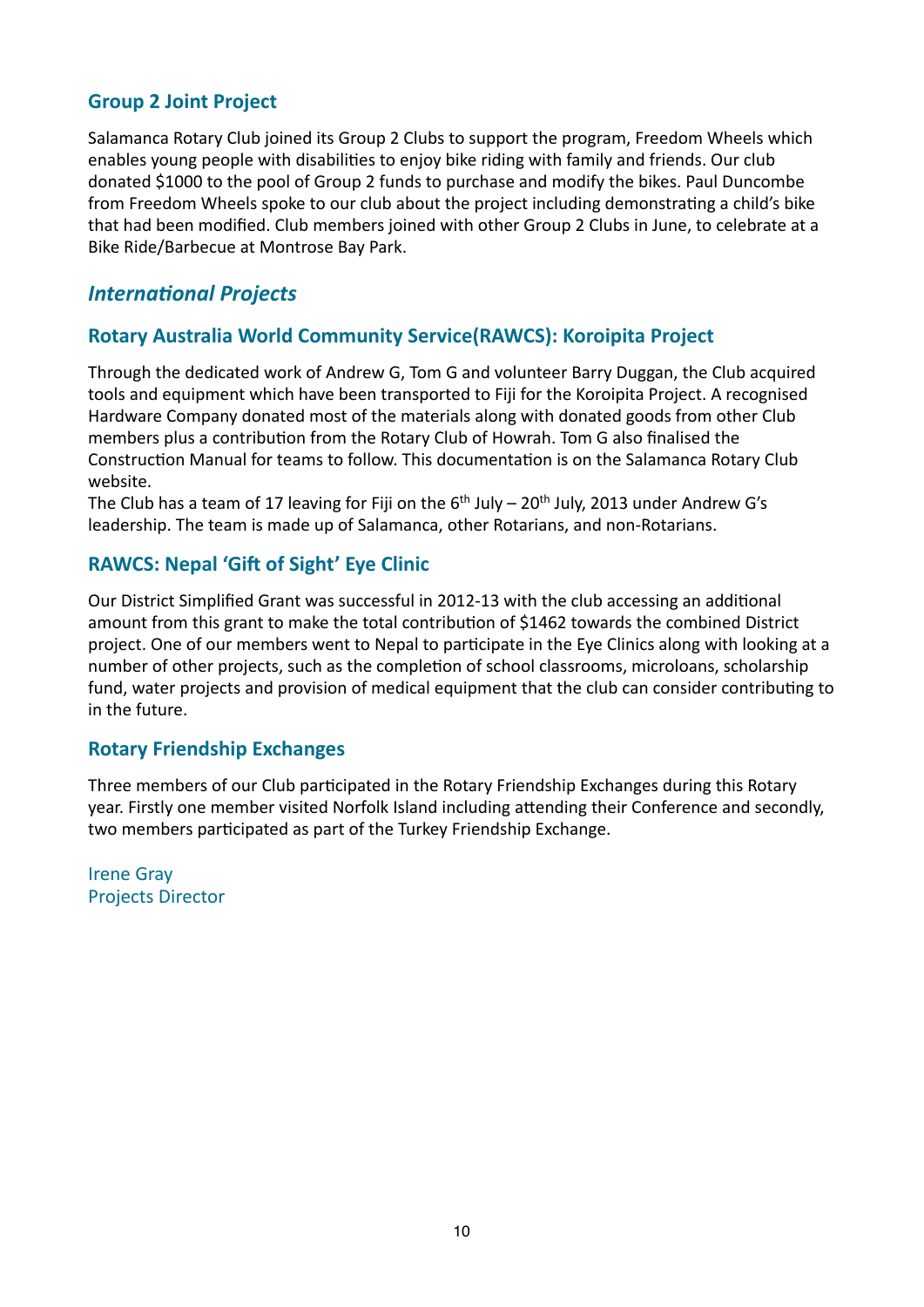# <span id="page-10-0"></span>**The Rotary Foundation**

# <span id="page-10-1"></span>**Future Vision**

The responsibility has been taken to keeping the club up to date, as District information has been progressively disseminated about the new approach to The Rotary Foundation. The changes include:-

• Key target areas

maternal and child health, water and sanitation, conflict resolution and peace, economic and community development, basic education and literacy, disease prevention and treatment 

- How funding is allocated, including how Group Study Exchange will be "rolled out"
- Each Club to becoming certified as a "Future Vision" club.

Additional information about changes will continue to be distributed by the District. Accordingly, we will implement the required changes within our club.

# <span id="page-10-2"></span>**Group Study Exchange Program**

A suggestion to submit an Expression Of Interest to the District was readily supported by club members at our meeting of 7 August 2012-to offer Club/Home Hosting to Inbound GSE Team members from either Italy or Denmark in February 2013

The District GSE Committee advised that the GSE Team of Italy would be hosted by our club 3-9 March 2013*.*

The Program included:

- A 2 day stay on Bruny Island Hobart
- GSE Team Presentation at a formal Club evening meeting which took place on Tuesday March  $5<sup>th</sup>$ .
- 6 March-Vocational day
- 7 March-Coal River V alley Cultural day tour
- 8 March-Howrah Rotary Club "borrowed" the GSE Team and took them to Port Arthur
- 9 March-Rotarian Renzo D'Orazio assisted us, as chauffeur, by transporting visitors to NW Coast

We were all greatly impressed by all the members of the Italian GSE Team, who expressed how equally impressed they were by our greatly our club's friendliness, hospitality and organization on their behalf during their visit to Southern Tasmania.

My sincere thanks go to all the home hosts and to club members Ruth, Tony, Anne P and Cameron, for their support in putting together and for carrying out this busy and varied Program.

# <span id="page-10-3"></span>**GSE (South) Alumni**

Our club hosted a GSE (South) Alumni gathering in September 2012; appreciation has been expressed to Wilmar and Matthew for offering their home as a venue for this event.

# <span id="page-10-4"></span>**District Simplified Grant**

Irene Gray and Barry Cruise wrote a submission to seek funds through the DSG Program to support The Eye Camp program in Nepal. It was successful. We consider this to have been a great achievement, and especially to the credit of Irene and in honor of Barry.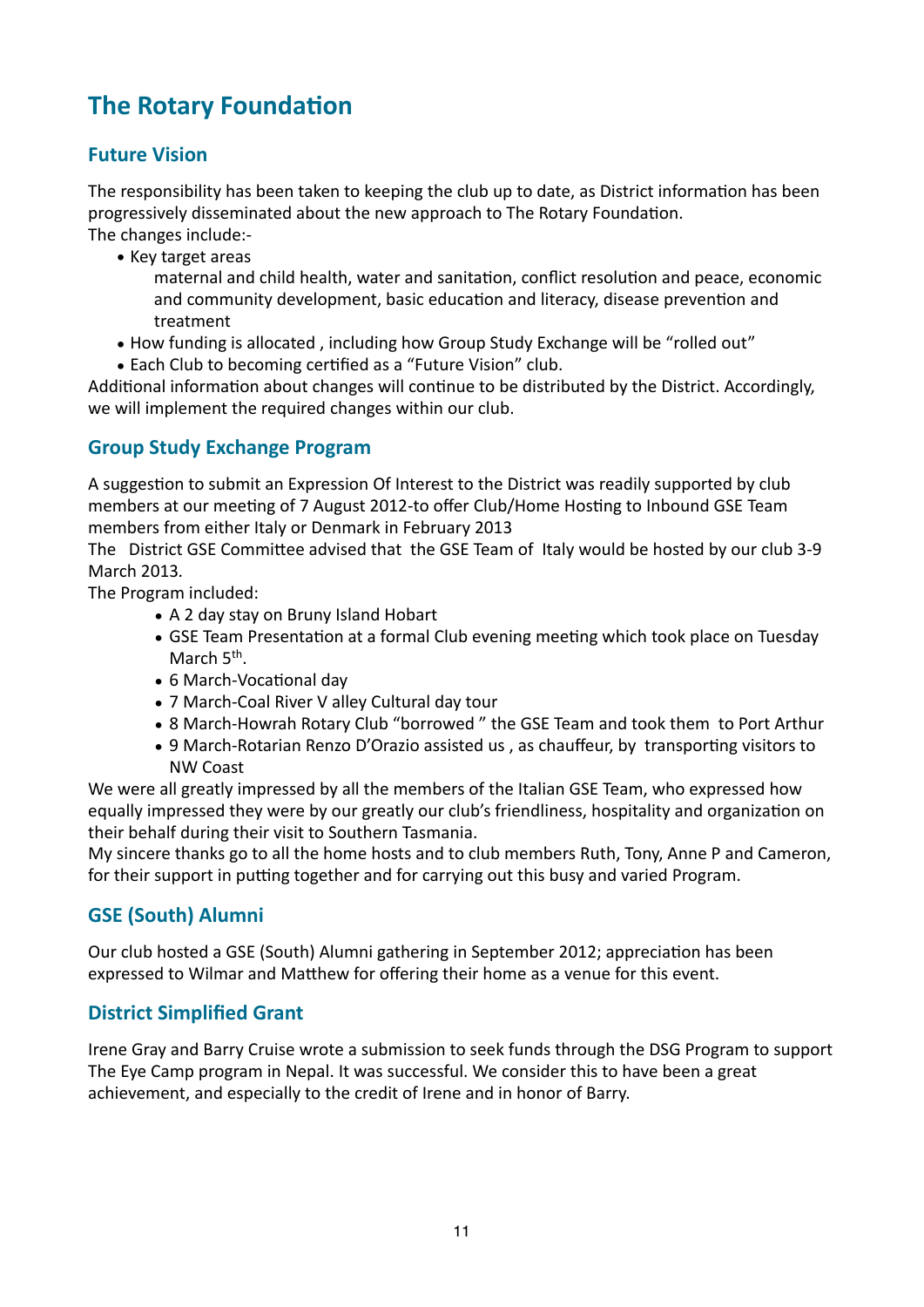# <span id="page-11-0"></span>**Annual Giving**

Board agreement resulted in a contribution being made to The Rotary Foundation; see details of the amount in the Treasurer's report.

#### <span id="page-11-1"></span>**Paul Harris Fellows**

3 members were named as Paul Harris Fellows at the Club's 20<sup>th</sup> Anniversary celebrations evening. Our sincere congratulations go to the to the following club members:-Mike Woods (Sapphire) Rosanne Burton-Smith (Sapphire) Jane Keble- Williams

## <span id="page-11-2"></span>**Peace Scholarship**

The initial concept agreed to by the board has now altered. Our intention had been to auspice a multi-club approach to seeking for and in sending away a Peace Scholar Incoming DG Bruce Buxton is now considering that a District Committee may manage this Program. 

He has asked Irene Gray to do some relevant early research on his behalf about the viability of such a prospect.

## <span id="page-11-3"></span>**From "Club Visioning "Plan**

Polio Plus and Rotary Against Malaria were identified in our last "Club Visioning" plan as Programs to support. It was agreed that these Programs were to be left in abeyance for the past 12 months.

**Gill Whitehouse Rotary Foundation Director**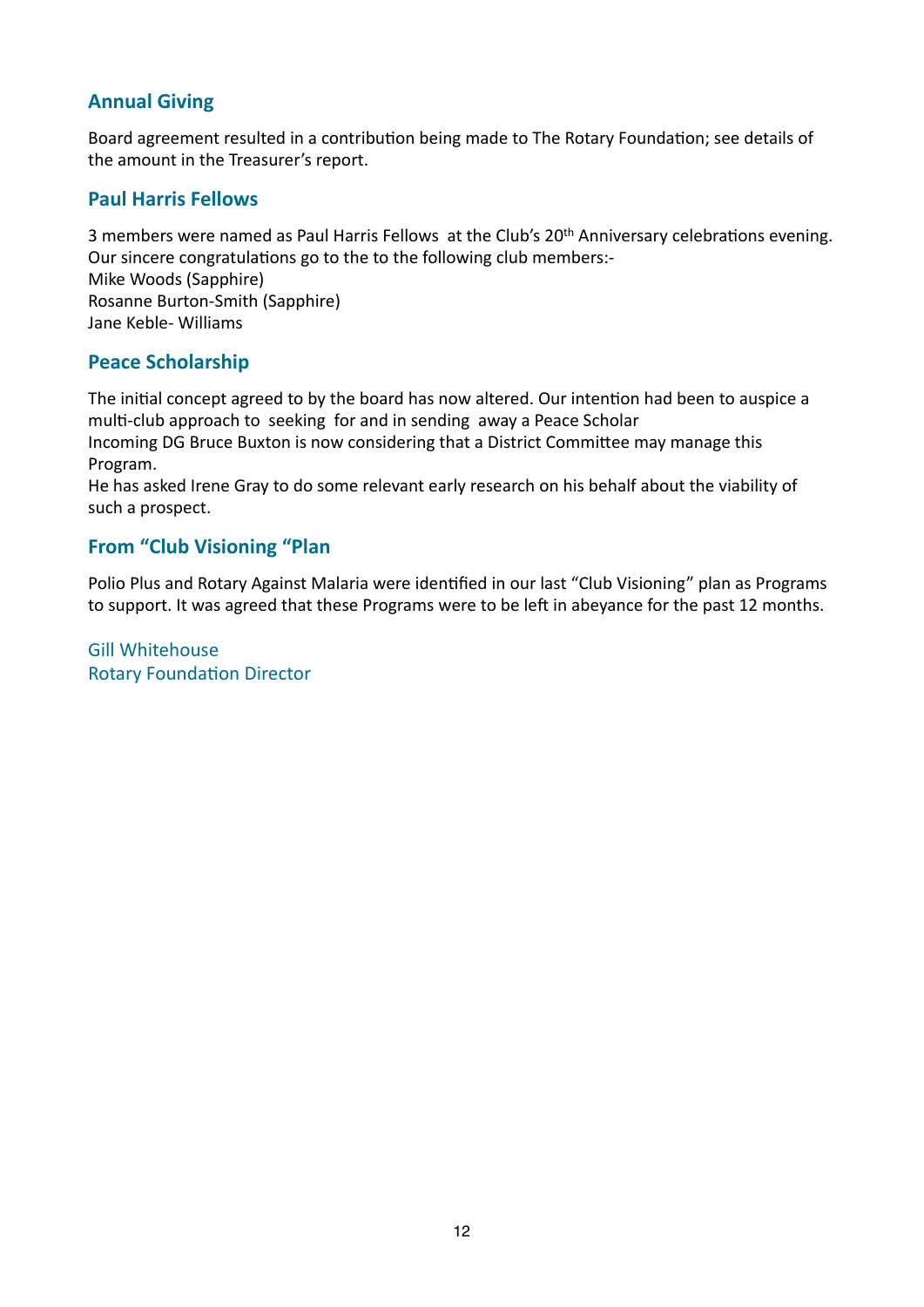# <span id="page-12-0"></span>**Fun/Fellowship and Membership**

Over the past 12 months we have worked hard to provide club members with a wide variety of fun/fellowship events around community service and fund raising events to cater to the diverse range of club member's expectations and demographics. The following is a snap shot of what was on offer;

#### <span id="page-12-1"></span>**Guess who is coming to Dinner (GWCTD)**

A program where a host an event and cooks a meal in exchange for \$25.00 per head per. Participants are asked to book in for functions with a coordinator and told the address a few days before the event. No one knows who is coming; host or participants! Currently \$15.00 goes towards the cost of the food and \$10.00 towards club funds. Over the last 12 months we have seen a wide variety of lunches, brunches and dinners with various themes. We have been extremely grateful to all hosts over the last 12 months, who offered their homes. This program continues to flourish and is very well supported with a GWCTD function held most months. Thank you Gill Gatty and Gill Whitehouse for being great co-odinators.

#### <span id="page-12-2"></span>**Going Wild 2012- 2013**

Seven members attended the White Sands Resort at Ironstone Point over the Hobart Show day weekend and all had a very enjoyable and relaxing time. Thank you Andrew once again for organising this event.

#### <span id="page-12-3"></span>**20<sup>th</sup> Birthday Celebration**

The Clubs big 20<sup>th</sup> birthday bash was a very classy and successful event which will be remembered for years to come! It commenced with cocktails and canapés at Government house. The governor of Tasmania, Sir Peter Underwood presented a short speech which covered our humble beginnings and highlights over the last twenty years. A good contingent of both current and past members were in attendance and it was a wonderful to reconnect with past members and reminisce of days old. Following this function all roads led to the Boathouse Restaurant where a formal dinner was held and hosted by the master of Ceremony Wolf Ebert. We were treated at the Boat house with a delightful menu of duck, beef and fish. The highlight of the night was the presentation of two (2) sapphire Paul Harris Fellows to Rosanne Burton Smith and Mike Woods and Paul Harris fellow award to Jane Keble Williams – welcome to the club Jane. A big thank you to all those club members who was in involved with making this function a fantastic success.

#### <span id="page-12-4"></span>**Melbourne Cup Breakfast**

Last November saw another of our successful Melbourne Cup Breakfast Meetings. The addition to last years event was the requirement to undertake a task of creating stylish and stunning hats in a ten minute craft activity while negotiating breakfast. This certainly added to the atmosphere at this festive occasion. A considerable amount of small change was placed on a high quality field. The recently gelded Legless (soon to have a name change) proved to be a favorite. My Little Pony and Rocking Horse performed well and have been nominated for this year's event. Unfortunately Heads Up has not been nominated for this years event as he has been retired to stud. A big thank you to Sue Scott who reinvigorated this year's Melbourne Cup breakfast by engaging club members by bringing out their artistic side.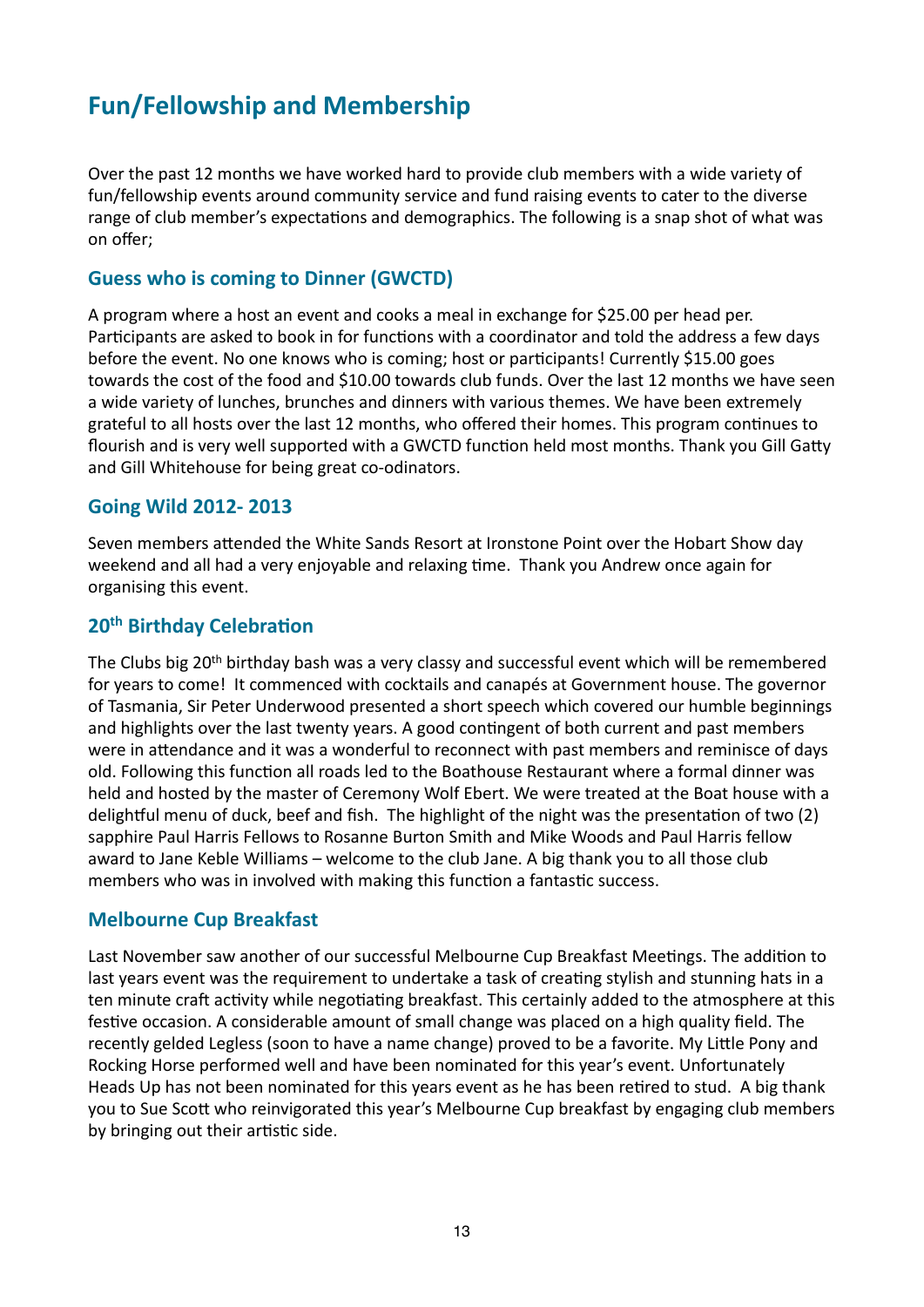# <span id="page-13-0"></span>**Debate with Moonah Rotary**

A lively debate "Tasmania should be part of Victoria "was held between Moonah and Salamanca Rotary, with Salamanca affirming the statement. Thank you Gill W and Anne Palmer for organising this annual event.

### <span id="page-13-1"></span>**Coffee after Rotary**

Coffee after Rotary is continuing to grow in popularity with fellowship continuing to spill over to the Quarry after Tuesday's general meetings. This has provided club members with more opportunities to continue discussions and have informal ad hoc meetings to discuss rotary business not afforded at normal meetings.

#### <span id="page-13-2"></span>**Christmas Dinner**

Whilst the venue of a funeral home would be considered unusual for a venue for a Christmas function, our club enjoyed the best Christmas Dinner function ever at Graham's family funeral home at New Town. Catering was undertaken by Golden Roast with canapés to start with. A special thank you to Annie Graham for making this wonderful night possible and to Santa for making a special appearance.

#### <span id="page-13-3"></span>**Friday Night Drinks**

Friday night drinks the third Friday of the month has been slow to take off but another way for members to catch up and enjoy fellowship. Venues to date have been Hadleys and Charcoal.

#### <span id="page-13-4"></span>**Champagne in the Gardens**

2013 began with drinks in the beautiful gardens of "Corrinda", the historic home of President Wilmar and his partner Mathew. Not only did we celebrate the beginning of a new year but Tony Colman's 30 years in Rotary. A special certificate from the World's Rotary president was presented to Tony from DG James Wilcox on achieving this amazing milestone. Thank you Willmar for offering your home for this special occasion.

#### <span id="page-13-5"></span>**Membership, Recruitment, Assessment and Education & Retention**

Over the past twelve months we have inducted seven (7) new members into the fold; we warmly welcomed Karen Jones, Bron Hogan, Anstey Wagner, Cameron Parsons, Elaine Nichols, Deb Sealy and Keith Scott.

Current membership stands at 39 with the resignation of Finian McCana, passing of Barry Cruise and John Dryden not renewing his membership in 2013.

Andrew Gray in his capacity of Membership Recruitment & Assessment project Leader gave out business cards for members to issue to prospective members. This was a new initiative trialled and will continue in to the new Rotary year.

In terms of membership development and education Andrew Gray presented a PowerPoint presentation in May at our general meeting showing all the projects our club is currently involved with. This will be used as orientation for new members to our club. On behalf of call club members, thank you Andrew for all your hard work with the membership portfolio it sure has been busy over the last twelve months!

# <span id="page-13-6"></span>**Family of Rotary**

Di and Wilma continued to provide outreach support to members and their partners. In May, club farewelled charter member Barry Cruise after a long battle with cancer. It was a very sad time for all club members.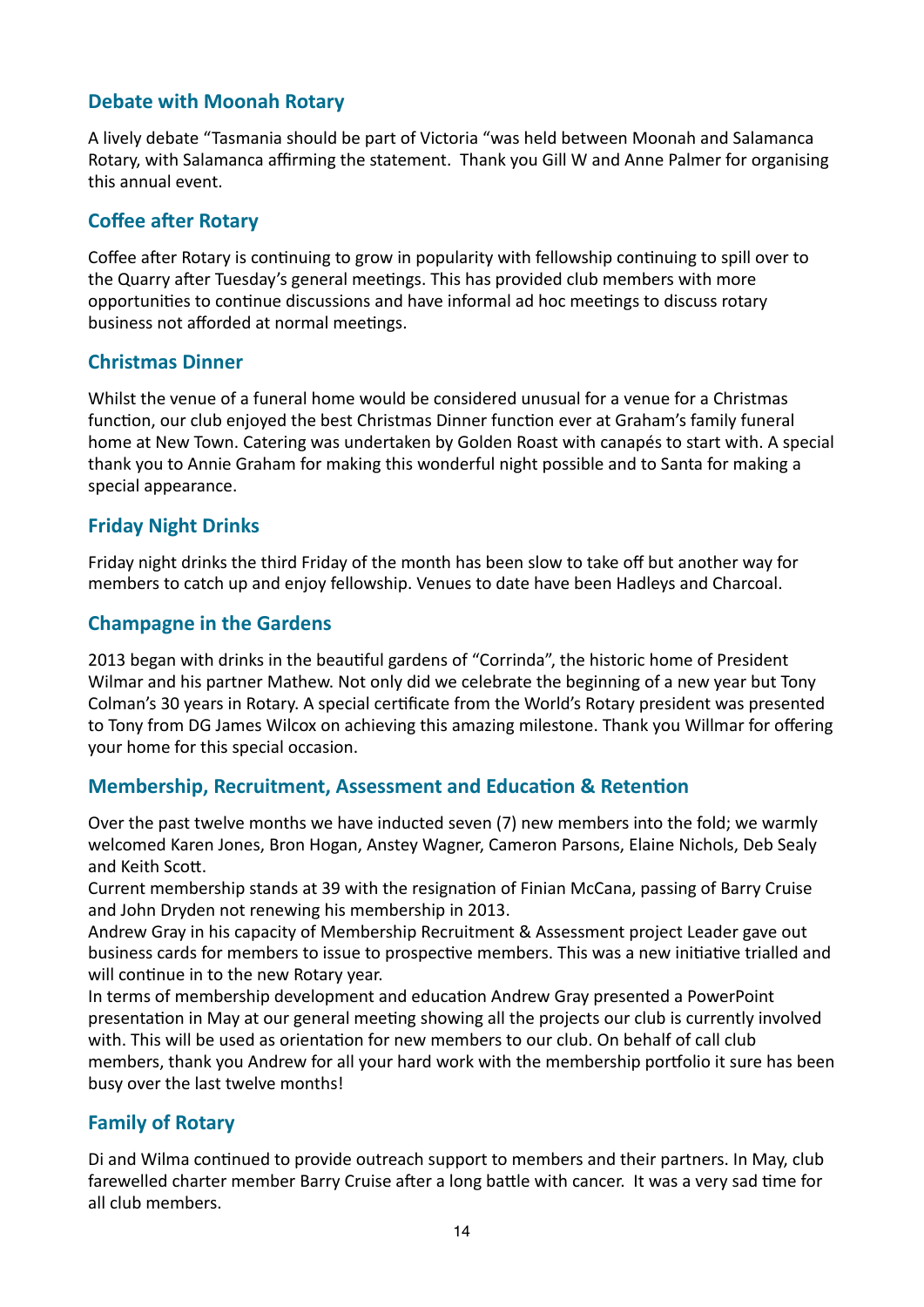Thank you Di for all the work you have undertaken on behalf the club over the last 12 months in your role under "family of rotary". Unfortunately, given the nature of the work you undertake and privacy issues, I can't list all the activities undertaken by your good self, except to say, thank you very much and your efforts are very much appreciated.

Christine A. Andrews Director Fun/Fellowship and Membership